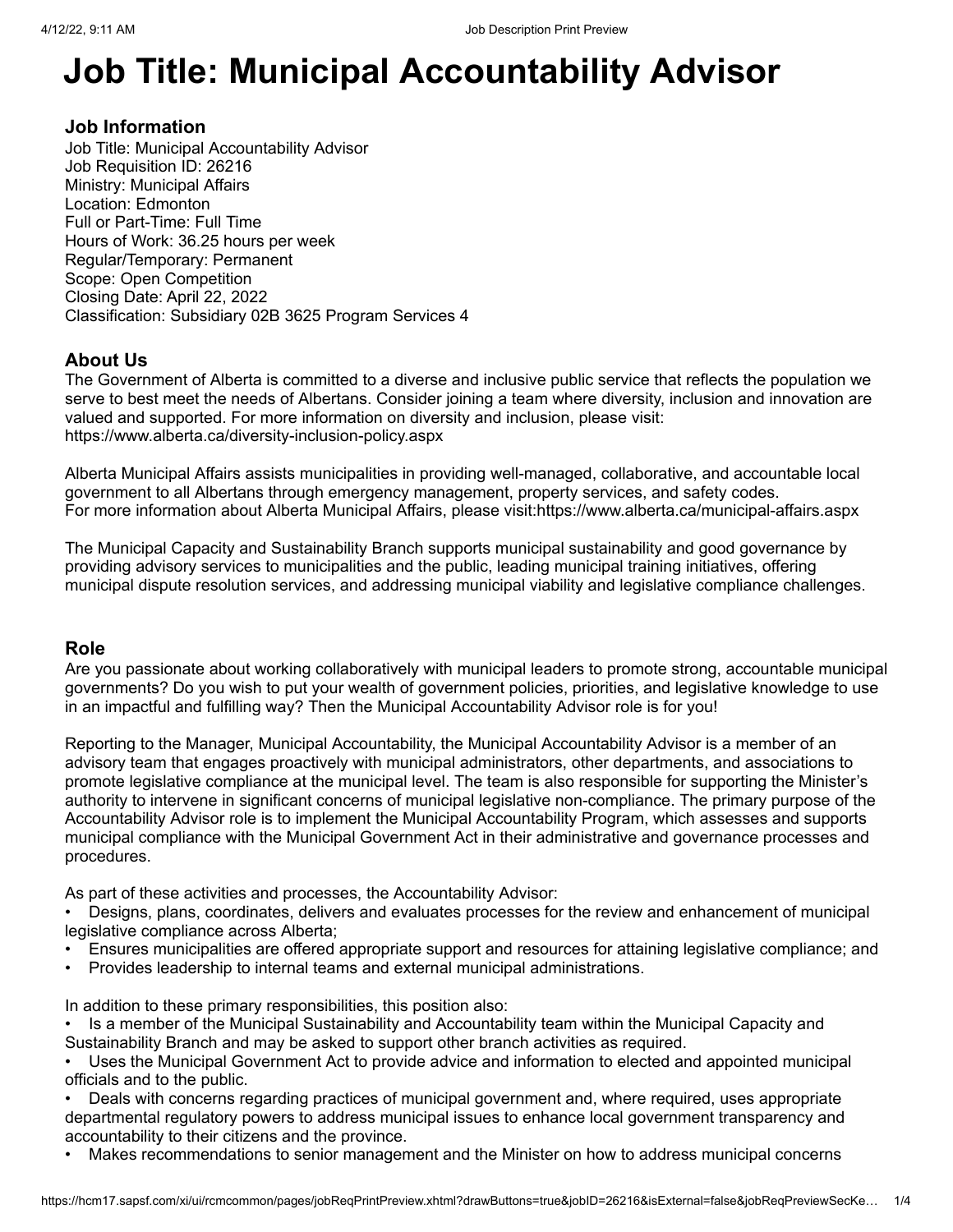raised through the petitioning process, and through correspondence with municipal councils, CAOs and the public.

The Municipal Accountability Advisor performs work in accordance with relevant government and ministry legislation, regulations, policies and guidelines and at times, significant travel is required to conduct annual reviews or provide training or advisory visits.

# **Qualifications**

## **Required:**

 A Bachelor's Degree in public administration or other related field, supplemented by 4 years progressively responsible experience working with or applying the Municipal Government Act; or equivalent as described below:

- 1 year of education for 1 year of experience; or
- 1 year of experience for 1 year of education.

## **Experience or knowledge that will be considered an asset:**

• Previous municipal government experience at a senior management level

• Significant expertise in municipal governance and administration, including the Municipal Government Act, the Local Authorities Election Act, and the Freedom of Information and Protection of Privacy Act.

• General understanding and application of the principles of natural justice, Administrative Law and procedural fairness in an investigative setting.

• Certification or designation in a local government field or equivalent; such as the National Advanced Certificate in Local Authority Administration.

# **APS Competencies**

Competencies are behaviors that are essential to reach our goals in serving Albertans. We encourage you to have an in depth understanding of the competencies that are required for this opportunity and to be prepared to demonstrate them during the recruitment process.

[The link below will assist you with understanding competencies: https://www.alberta.ca/assets/documents/psc](javascript:void(0);)alberta-public-service-competency-model.pdf

#### **The following competencies are essential for this position:**

• **Develop Networks** – you make working with a wide range of parties an imperative and create an impactful relationship with the right people.

• **Systems Thinking** – you take a long-term view of the objectives, challenges, and opportunities and anticipate outcomes and potential impacts.

• **Creative Problem Solving** – you use a wide range of techniques to break down problems and allow others to think creatively and voice ideas to identify new solutions.

• **Agility** – you proactively incorporate change into processes and create opportunities for improvements.

• **Drive for Results** – you actively set goals and remain open to advice to identify and correct areas for improvement.

## **Salary**

\$2,683.10 - \$3,507.06 bi-weekly (approximately \$70,029 - \$91,534 annually)

# **Notes**

**Hours of Work:**

7.25 hours a day / 36.25 hours a week.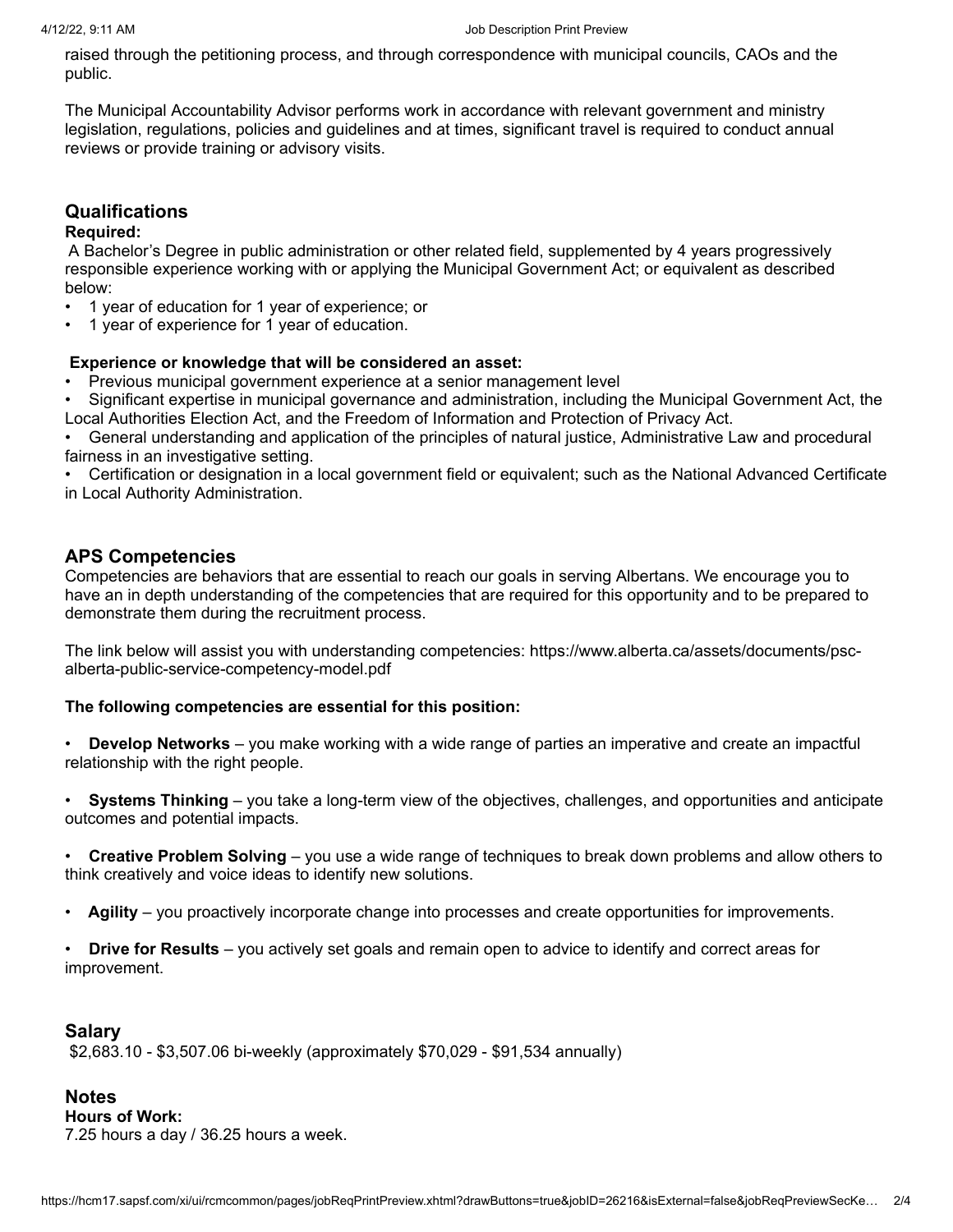#### **Term of Employment:**

Full-time, permanent

#### **Location:** This position is located at 17th floor, Commerce Place, 10155-102 street, Edmonton, AB

#### **Additional Information: Instructions for your Resume: For Employment Experience:**

Please indicate duration of employment (month, year) Please specify employment status (i.e. Casual, part-time or full-time) Ex: Youth Worker, Jan 2006 - June 2009, Part-time (three 8 hr. shifts/week)

## **For any Post-Secondary Education:**

Please specify your major and length of program Please specify the year you graduated Ex: Bachelor of Social Work, 4-year Degree (Graduated 2017)

## **Links and information on what the GoA has to offer to prospective employees**.

[• Working for the Alberta Public Service – https://www.alberta.ca/advantages-working-for-alberta-public](javascript:void(0);)service.aspx

- Pension plans:
	- Public Service Pension Plan (PSPP) – [https://www.pspp.ca](javascript:void(0);)
	- Management Employees Pension Plan (MEPP) – [https://www.mepp.ca](javascript:void(0);)
- Leadership and mentorship programs
- Professional learning and development
- Positive workplace culture and work-life balance

# **How To Apply**

Click on the "Apply" button.

[Candidates are required to apply for a job online. Please visit https://www.alberta.ca/navigating-online-jobs](javascript:void(0);)application.aspx to learn more about [creating a candidate profile](javascript:void(0);) and other tips for the Government of Alberta's online application system.

If you are not currently an employee with the Government of Alberta, the first step in applying for a job is creating your candidate profile within our online application system, [click here](javascript:void(0);) to access the main log in page where you are able to 'Create an account', reset your password ('Forgot your password') or 'Sign In' should you already have an account.

Existing employees should access the Career tile in 1GX to submit their application in order to be recognized as an internal applicant.

Once you have created your candidate profile, visit the Alberta Public Service job site to apply for jobs at [https://www.alberta.ca/alberta-public-service-jobs.aspx](javascript:void(0);)

Applicants are advised to provide information that clearly and concisely demonstrates how their qualifications meet the advertised requirements, including education, experience and relevant examples of required competencies.

Resources for applicants: [https://www.alberta.ca/apply-for-jobs-with-the-alberta-public-service.aspx](javascript:void(0);)  [https://www.alberta.ca/alberta-public-service-hiring-process.aspx](javascript:void(0);) [https://alis.alberta.ca/look-for-work/](javascript:void(0);)